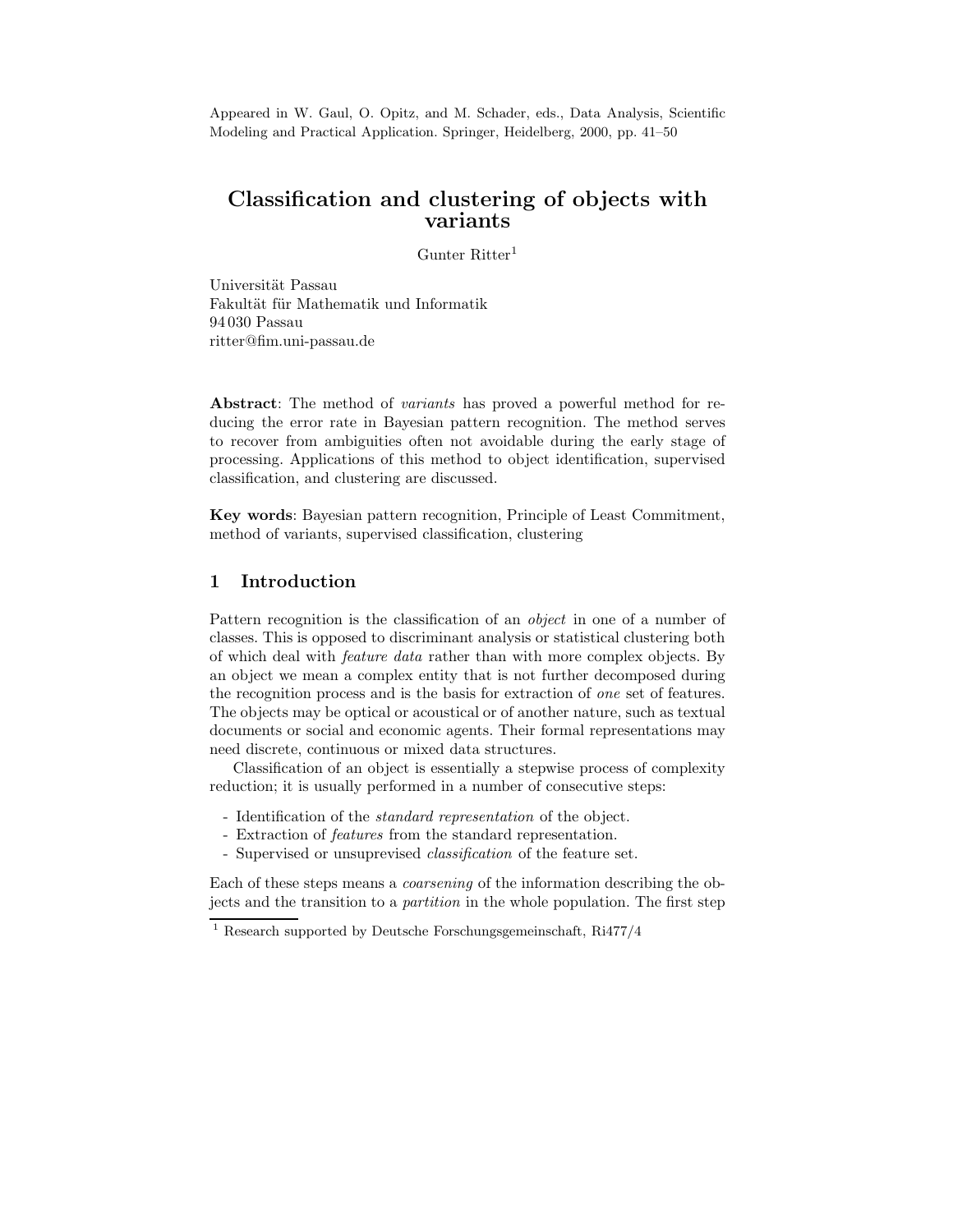is the most critical and at the same time the least understood. It means the application of an equivalence relation inherent to the structure of the objects. As an example, congruent geometric figures are often (but not always, cf. the cyphers 9 and 6) considered as being equivalent. In many cases, the algorithm for feature extraction cannot deal with any member of an equivalence class but needs a standard representation as its input. The rules for producing a standard representation are often ambiguous. Here are two examples.

The standard representation of a spoken word is a sequence of phonemes. It is not unambigously clear at the beginning of the recognition process at which point in time one phoneme ends and the next one begins. However, it is very important to identify these points since they allow to extract the features of the phonemes to some precision. A similar problem arises when features are extracted from geometrical objects. Feature extraction from figures such as the triangles in Fig. 1 often requires previous recognition of orientation and shape. It is only then that the standard representation of a



Fig. 1. Two geometric figures (left) and their standard representations (right). Internal features are number and location of stripes; they can be easily determined by vertical cuts if the object is present in its standard representation. A means for producing a standard representation of the object is the analysis of its contour and the dominant points of the contour (vertices in this case). This will, however, yield ambiguous information here since the figures are equilateral triangles.

figure is identified and features can be safely extracted. In both cases, the rules do not describe a mapping from object space to representation space, but rather a relation between the two spaces. As a cure, one may process all reasonable representations. We will deal with the problem of selecting the standard representation and, hence, extracting the correct features, in Sect. 2. The remaining two sections are devoted to supervised classification, Sect. 3, and clustering, Sect. 4, under such ambiguities.

# 2 Variants as a response to the Principle of Least Commitment

### 2.1 Variants and variant selection

As explained in the introduction, a necessary prerequisite for feature measurement is the correct *standard representation* of the given object. Obtaining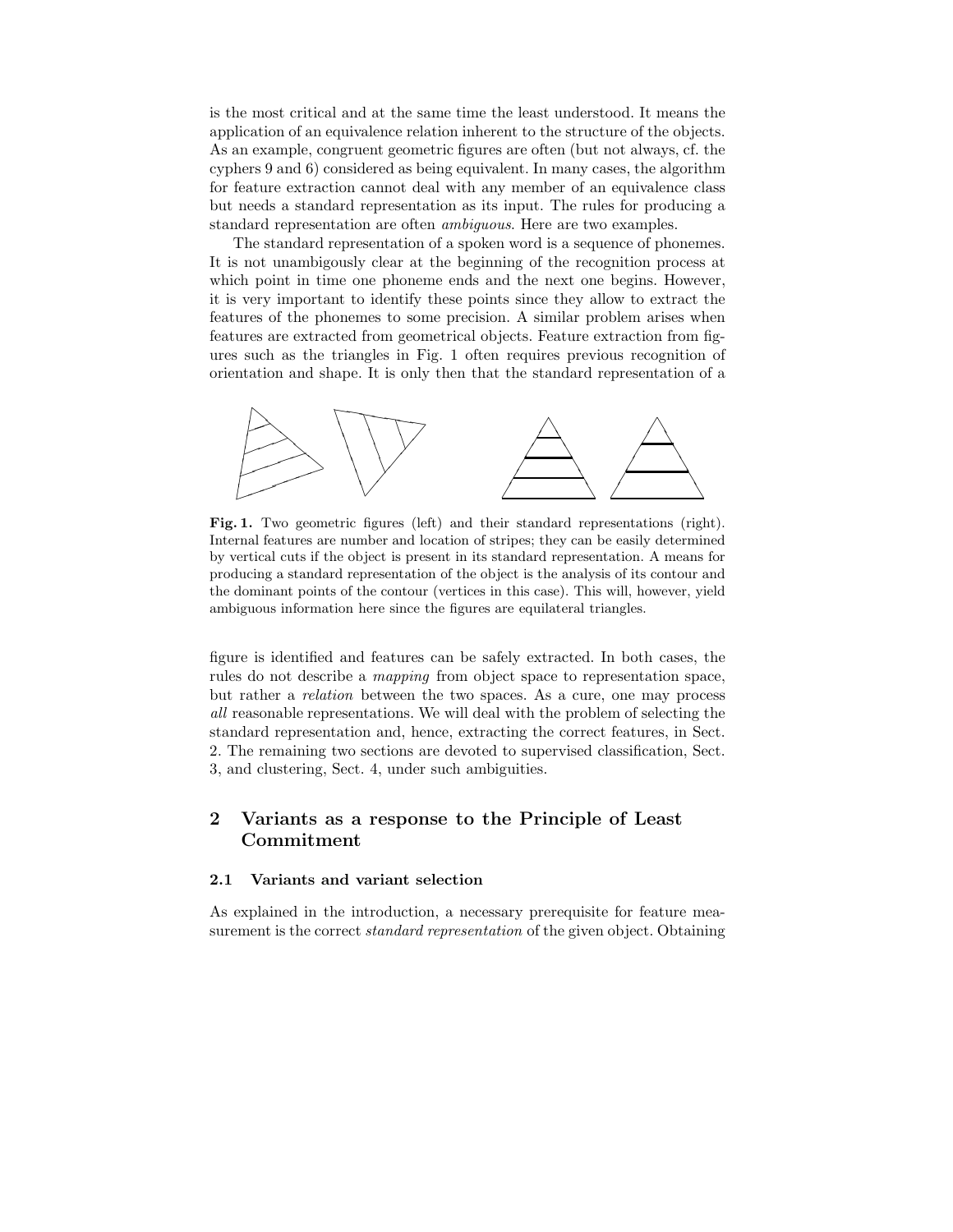this representation is often not possible at the early stage of processing since it may need the yet unknown internal features, cf. Fig. 1; it is only at the end of the whole pattern recognition process that the necessary information is available. In other words, we face the vicious circle that feature extraction needs the standard representation and establishing the standard representation may need internal features of the object. A wrong decision in this first step would be disastrous for feature extraction and for the remaining steps since features extracted under wrong assumptions are meaningless. Marr [3] postulates the Principle of Least Commitment: never take a decision in a process of recognition or identification unless this decision is safe. Otherwise, it may later have to be undone. A way out of this vicious circle is application of the recently proposed method of variants [4], [5]: It processes all reasonable representations (variants) of the object taking the decision on the correct ("regular") variant only when sufficient information is accumulated. Here, we assume that there is exactly one regular variant.

Several problems arise from the consideration of variants: The most basic is selection of the regular variant from the set of variants. Two others are classification of an object into one of several given classes and clustering of objects in the presence of variants of the objects. An application of the Bayesian paradigm immediately shows that all require the joint distribution of all variants, cf. Eq. (1). This, however, is often unknown. Therefore, in [4] and [5], algorithms for selection and classification were designed which need essentially the statistical model of the regular variant alone.

Variant selection must not be confused with (supervised) classification, hypothesis testing, or goodness-of-fit tests. In some sense, variant selection is even opposed to classification since, in the former case, several observations (variants) compete for one statistical model and in the latter case, several statistical models compete for an observation. A test of hypotheses needs statistical models of both hypotheses and is in this sense similar to classification. Finally, a goodness-of-fit test compares two models with each other, one of them given by realizations.

#### 2.2 The Simple Selector and its optimality

A Bayesian framework for the selection problem is as follows. Let  $(\Omega, P)$ denote a probability space, let E be a Polish state space with its Borel  $\sigma$ algebra  $\mathcal{B}(E)$ , and let  $Z_i : (\Omega, P) \to E$ ,  $i \in 1..b$ , be  $b \ge 1$  variants of an object,  $Z_1$  being the regular one. We observe a realization  $\mathbf{x} = (x_1, \dots, x_b) \in E^b$ of  $X = (X_1, \dots, X_b) = (Z_{T(1)}, \dots, Z_{T(b)}) = Z_T$ , a random permutation  $T: \Omega \to \mathcal{S}_b$  of the b-tuple  $Z = (Z_1, \dots, Z_b)$ . The task is estimation of the unknown random position  $H : \Omega \rightarrow 1.b$  of the regular variant, i.e., the position H so that  $x_H$  emanates from  $Z_1$ . Clearly, we have  $T(H) = 1$ ,  $H = T^{-1}(1)$  and the assertions  $T(h) = 1$  and  $H = h$  are synonymous. We assume that the random permutation  $T$  is independent of  $Z$ .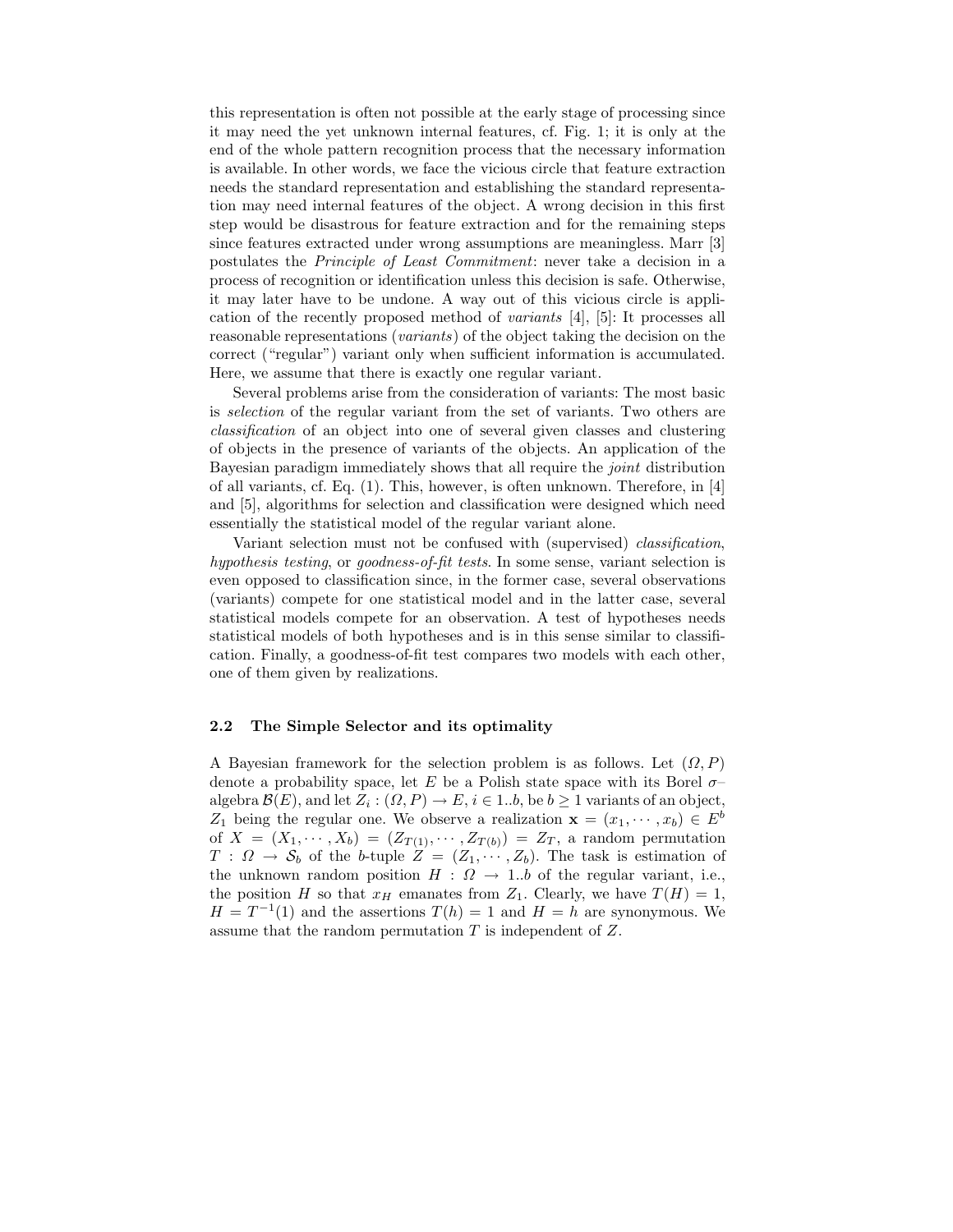The related MAP model is the quadruple  $(X, (P_{Z_{\pi}})_{\pi \in S_b}, \mathcal{D}, G)$ . Here, the parameter set is the symmetric group  $S_b$ , the decision set  $D$  is the interval 1..b, and the gain function  $G : \mathcal{S}_b \times (1,b) \to \mathbf{R}$  is

$$
G(\pi, h) = \begin{cases} 1, & \text{if } \pi(h) = 1, \\ 0, & \text{otherwise.} \end{cases}
$$

For all  $h \in 1..b$ , let  $q_h := P[T(h) = 1]$  denote the prior probability of the regular variant to occupy site h. Without loss of generality we assume  $q_h > 0$ for all  $h \in 1..b$ . We call any estimator  $S : E^b \to 1..b$  of the regular variant a selector.

#### 2.3 Lemma

Let  $\mu$  be some  $\sigma$ -finite measure on  $E^b$  such that  $P_{Z_T}$  is absolutely continuous with respect to  $\mu$ . The *Bayesian selector BS* for the statistical model at hand is

$$
BS(\mathbf{x}) = \operatorname{argmax}_{h \in 1..b} \frac{P[Z_T \in d\mathbf{x}/T(h) = 1]}{\mu(d\mathbf{x})} q_h,
$$
\n(1)

 $P_{Z_T}$ -a.a.  $\mathbf{x} \in E^b$ .

**Proof.** The *Bayesian selector BS* for the above statistical model is defined by

$$
BS(\mathbf{x}) = \operatorname{argmax}_{h \in 1..b} E[G(T, h)/X = \mathbf{x}]
$$
  
= 
$$
\operatorname{argmax}_{h \in 1..b} P[T(h) = 1/Z_T = \mathbf{x}].
$$

This set is nonempty and uniquely defined for  $P_{Z_T}$ -a.a.  $\mathbf{x} \in E^b$ . By Bayes' formula,  $P[T(h) = 1/Z_T = \mathbf{x}]$  equals the density

$$
\frac{P[Z_T \in d\mathbf{x}, T(h) = 1]}{P[Z_T \in d\mathbf{x}]} = \frac{P[Z_T \in d\mathbf{x}, T(h) = 1]}{\mu(d\mathbf{x})} / \frac{P[Z_T \in d\mathbf{x}]}{\mu(d\mathbf{x})}.
$$

This implies the claim.  $\Box$ 

This selector needs information on the *joint* distribution of all variants. There is usually one correct (regular) variant, but there may be many unknown causes for incorrect, spurious variants. In these cases, complete knowledge about all variants, let alone their joint distribution, will not be available. This is one reason why the simple selector was proposed. For its description we need some more notation. Let  $\rho$  be some  $\sigma$ -finite reference measure on E and let  $f_{Z_1}^{\rho}$  be the density of the random features  $Z_1: \Omega \to E$  of the regular variant. We wish to select the position of the regular variant with the aid of  $f_{Z_1}^{\rho}$  and  $q_h$ . It is tempting to choose an index h for which the quantity  $f_{Z_1}^{\rho}(x_h) q_h$  is maximal, i.e., to use the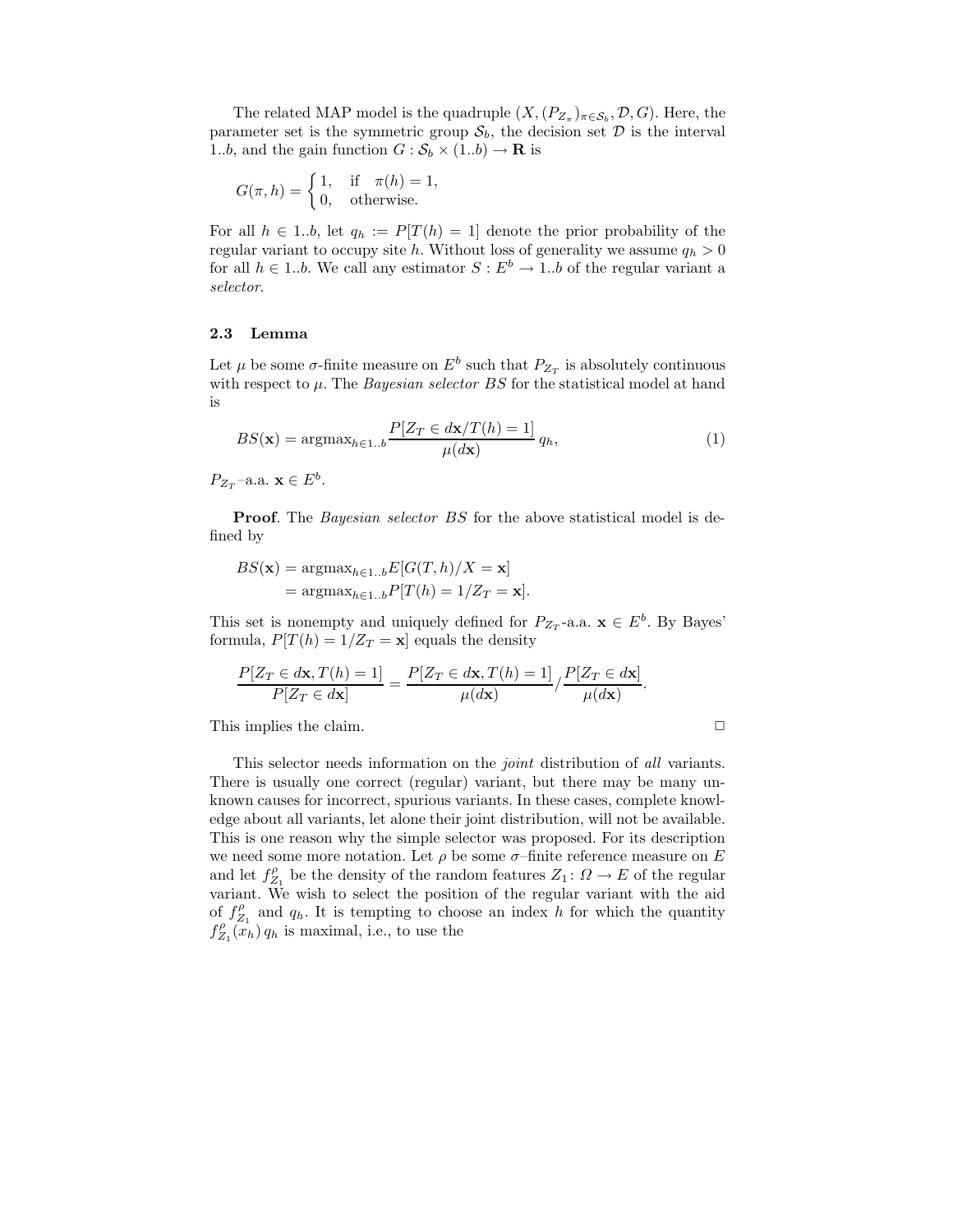Simple (Variant) Selector associated with the reference measure  $\rho$ ,  $[4], [5]:$ 

$$
SS^{\rho}(x_1, \cdots, x_b) = \operatorname{argmax}_{h \in 1..b} f_{Z_1}^{\rho}(x_h) q_h.
$$

Note that the Simple Selector depends on the reference measure  $\rho$ . This is contrary to the Bayesian selector (1) which does not depend on the measure  $\mu$  on  $E^{\check{b}}$ . It is easy to see that the set  $\{h \in 1..b/f_{Z_1}^{\rho}(x_h) q_h > 0\}$  is nonempty for  $P_{Z_T}$ -a.a.  $\mathbf{x} \in E^b$ . Therefore,  $\max_{h \in 1..b} f_{Z_1}^{\rho}(x_h) q_h$  is strictly positive for  $P_{Z_T}$ -a.a.  $\mathbf{x} \in E^b$ .

The Simple Selector may, however, be grossly misleading. Nevertheless, one can give conditions which guarantee its optimality, i.e., conditions ensuring that the Bayesian selector BS just depends on the reduced set of quantities. Moreover, there do exist interesting situations where these conditions are satisfied. The following general sufficient condition for optimality of the Simple Selector appears in [5]. We need some preliminaries. Conditioning on the event  $Z_1 = x$  is defined for  $P_{Z_1}$ -a.a.  $x \in E$ , only. However, since E is Polish, the conditional distribution  $P[Z_{\hat{1}} \in dy/Z_1 = x]$  may be extended to a Markovian kernel K on  $E \times E^{b-1}$  such that  $K(x, dy) = P[Z_1 \in dy/Z_1 = x]$ for  $P_{Z_1}$ -a.a.  $x \in E$ . Here,  $\mathbf{x}_{\hat{h}}$  stands for  $(x_1, \dots, x_{h-1}, x_{h+1}, \dots, x_b) \in E^{b-1}$ ,  $\mathbf{x} = (x_1, \dots, x_b) \in E^b$ ,  $h \in 1..b$ . Let us say that a selector is optimal if it equals the Bayesian Selector for  $P_{Z_T}$ -a.a.  $\mathbf{x} \in E^b$ .

#### 2.4 Theorem

If  $P_{Z_1}$  is absolutely continuous with respect to  $\rho$  and if  $\rho \otimes K$  is exchangeable then the Simple Selector SS<sup> $\rho$ </sup> is optimal. Moreover,  $f_{Z_1}^{\rho} = dP_Z/d(\rho \otimes K)$ .

**Proof.** First, exchangeability of  $\rho \otimes K$  implies exchangeability of  $K(x, \cdot)$ for  $\rho$ –a.a.  $x \in E$ . Hence, we have for all h and  $\pi \in \mathcal{S}_b$  such that  $\pi h = 1$ 

$$
P[Z_{\pi} \in d\mathbf{x}] = P[Z_{\pi h} \in dx_h, Z_{\pi \hat{h}} \in d\mathbf{x}_{\hat{h}}] = P[Z_1 \in dx_h, Z_{\hat{1}} \in d\mathbf{x}_{\pi^{-1}\hat{1}}]
$$
  
=  $P_{Z_1}(dx_h)K(x_h, d\mathbf{x}_{\pi^{-1}\hat{1}}) = P_{Z_1}(dx_h)K(x_h, d\mathbf{x}_{\hat{h}})$   
=  $P_{Z_1} \otimes K(dx_h, d\mathbf{x}_{\hat{h}}).$ 

From statistical independence of  $Z$  and  $T$  it follows

$$
P[Z_T \in d\mathbf{x}/Th = 1] = P_{Z_1} \otimes K(dx_h, d\mathbf{x}_{\hat{h}}).
$$
\n(2)

Using again exchangeability of  $\rho \otimes K$ , we obtain

$$
\frac{P[Z_T \in d\mathbf{x}/Th = 1]}{\rho \otimes K(d\mathbf{x})} = \frac{P_{Z_1} \otimes K(dx_h, d\mathbf{x}_{\hat{h}})}{\rho \otimes K(dx_h, d\mathbf{x}_{\hat{h}})} = f_{Z_1}^{\rho}(x_h)
$$

for  $\rho \otimes K$ –a.a. and, hence,  $P_{Z_T}$ –a.a  $\mathbf{x} \in E^b$  and the first claim follows from (1).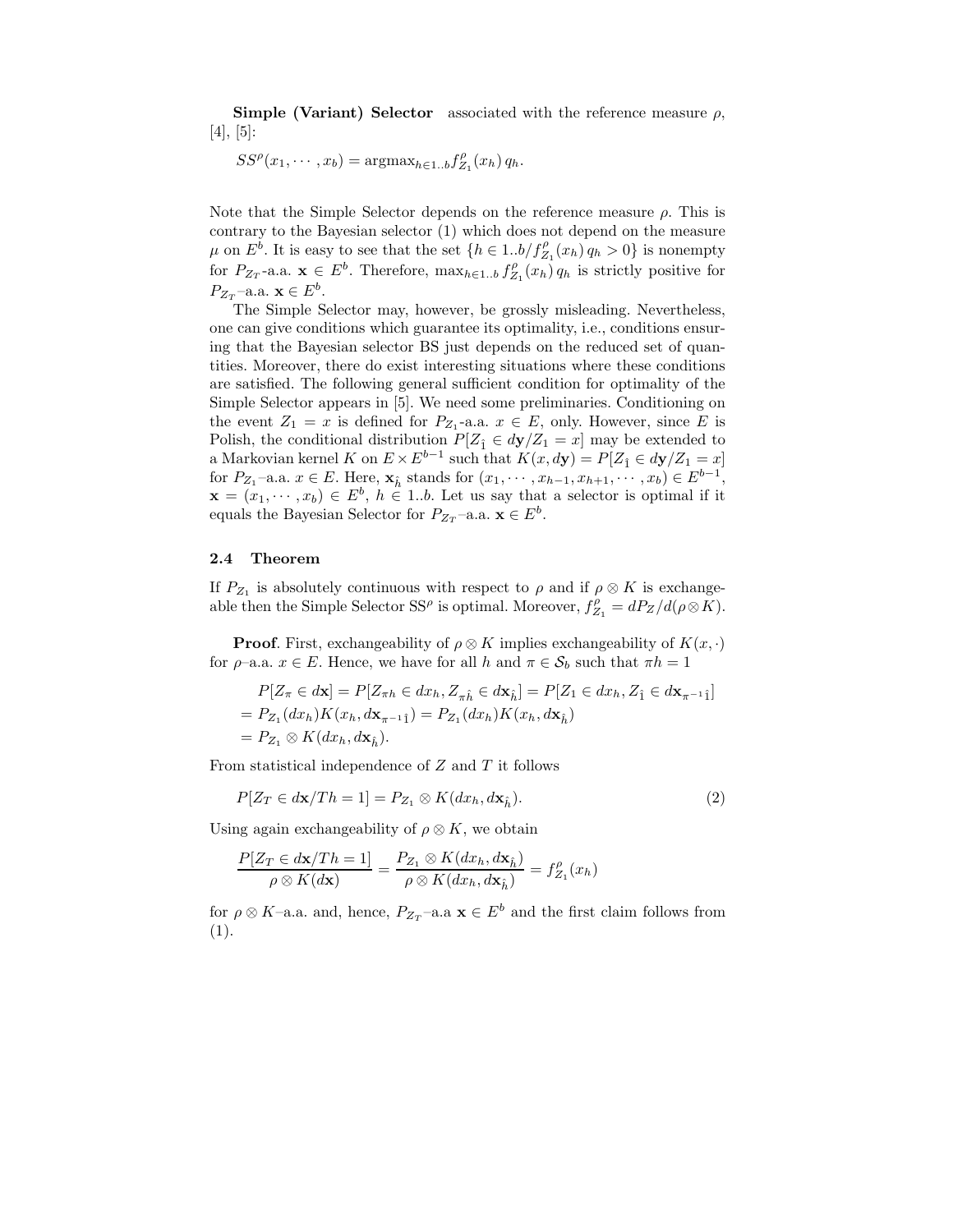The second claim follows from the definition of  $K$ :

$$
P_Z(d\mathbf{x}) = P[Z_1 \in d\mathbf{x}_1/Z_1 = x_1] P_{Z_1}(dx_1) = P_{Z_1} \otimes K(d\mathbf{x})
$$
  
=  $f'_{Z_1}(x_1)(\rho \otimes K)(d\mathbf{x}).$ 

This theorem entails a number of corollaries, cf. [4], [5].

#### 2.5 Corollary

Let all b variants be independent, let  $Z_2, \dots, Z_b$  be identically distributed, and suppose that  $P_{Z_1}$  is absolutely continuous with respect to  $P_{Z_2}$ . Then the Simple Selector SS<sup> $\rho$ </sup> with  $\rho = P_{Z_2}$  is optimal.

**Proof.** We may put  $K(x, \cdot) := (P_{Z_2})^{\otimes (b-1)}$ ,  $x \in E$ . The claim follows from Theorem 2.4 since  $\rho \otimes K$  is a product measure with equal factors and, hence, exchangeable.

#### 2.6 Corollary

Let  $b = 2$  and assume that the Markovian kernel K has the reversible measure  $\rho$ . If  $P_{Z_1}$  is absolutely continuous with respect to  $\rho$  then the Simple Selector  $SS^{\rho}$  is optimal.

**Proof.** Indeed, if  $b = 2$  then exchangeability of  $\rho \otimes K$  is just reversibility of  $\rho$ .

Any measurable function  $\varphi : E \to E$  induces the Markov kernel  $K(x, \cdot) =$  $\delta_{\varphi(x)}$  on  $E \times E$ . If  $\varphi$  is involutive then  $\mu + \mu_{\varphi}$  is  $\varphi$ -invariant and, hence, reversible with respect to any nonzero measure  $\mu$  on  $E$ . In this case, we have  $Z_2 = \varphi(Z_1)$  and the elements in  $E \times E$  observable for X are of the form  $(x, \varphi(x))$ . There is the following corollary.

#### 2.7 Corollary

Let  $b = 2$ , let  $Z_2 = \varphi(Z_1)$  for some measurable involution  $\varphi : E \to E$ , and let  $\rho$  be a  $\varphi$ -invariant reference measure such that  $P_{Z_1}$  is absolutely continuous with respect to  $\rho$ . Then the Simple Selector SS<sup> $\rho$ </sup> is optimal.

# 3 Supervised classification with variants

Variant selection can be combined with (supervised) classification. Suppose that an object having several variants  $x_1, \dots, x_b$  is to be assigned to one of several given classes  $j \in 1..n$ . Let the regular variant  $Z_{j,1}$  of class j be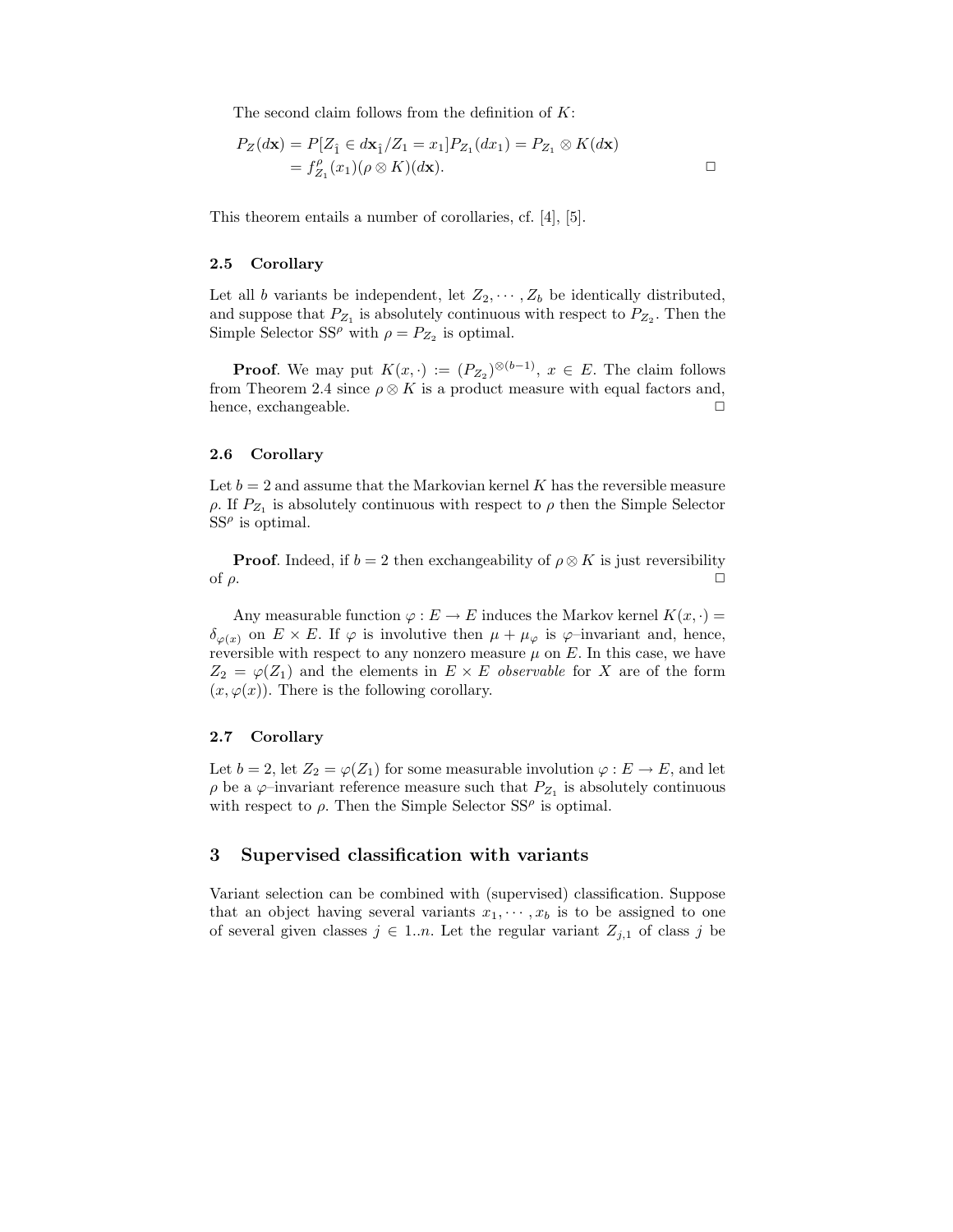absolutely continuous relative to some reference measure  $\rho$  on E and let the density function be designated by  $f_{Z_{j,1}}^{\rho}$ . Let  $q_{j,h}$  be the prior probability for j to be the correct class and for position  $h$  to be that of the regular variant. There are two related problems, namely optimal assignment of the object to its class with and without simultaneous selection of the regular variant. The following classifier, designed for the former case, is due to M.T. Gallegos and the author.

Simple Classifier–Selector. The Simple Classifier–Selector associated with the reference measure  $\rho$  is defined as

$$
SC^{\rho}(\mathbf{x}) = \operatorname{argmax}_{j} \max_{h \in 1..b} f_{Z_{j,1}}^{\rho}(x_h) q_{j,h}, \quad \mathbf{x} = (x_1, ..., x_b),
$$
 (3)

and the estimate of the position of the regular variant is the maximal  $h \in 1..b$ .

The Simple Classifier–Selector uses all variants of the object and decides at the same time on the class and the regular variant. The point is that the Simple Classifier–Selector needs the densities  $f_{Z_{j,1}}^{\rho}$  of the *regular* variants  $Z_{j,1}$  of all classes j, only, and not the densities of the irregular variants for estimating the class of x. Yet, it can be shown that it equals the Bayesian estimator given the whole statistical information if the joint distribution of all variants satisfies one of the the conditions stated in Corollaries 2.5–2.7. If the class, only, is to be estimated then maximization over  $1 \leq h \leq b$  in (3) is replaced with summation. The resulting classifier is called the Simple Classifier. It implicitly uses the regular variant for classification.

# 3.1 Applications of the Simple Classifier

Recently, a constrained version of the Simple Cassifier was successfully applied in various contexts to the "automatic classification of chromosomes" [6–8]. Feature extraction from the oblong metaphase chromosomes under a light microscope needs their correct polarities. These are not a priori given, a situation giving rise to considering two variants for each chromosome, one feature set for each polarity. After collecting information at a higher level, the Simple Classifier implicitly selects the most prospective of them using it as its basis for classification. The resulting "polarity free" classification method reduces the error rate by about 25% [6].

Some methods of feature measurement on chromosomes require the extraction of longitudinal axes along the chromosomes. These define suitable standard representations in the sense of the introduction. In the case of a severely bent, badly shaped, or small chromosome the axis (and, hence, the shape) is not easily determined and a way of handling this ambiguity is the simultaneous consideration of various possible axes [7], [8]. Variants thus help to attain the presently worldwide lowest error rate of 0.6% in this field. Applications to automatic image, document, and speech processing also lend themselves.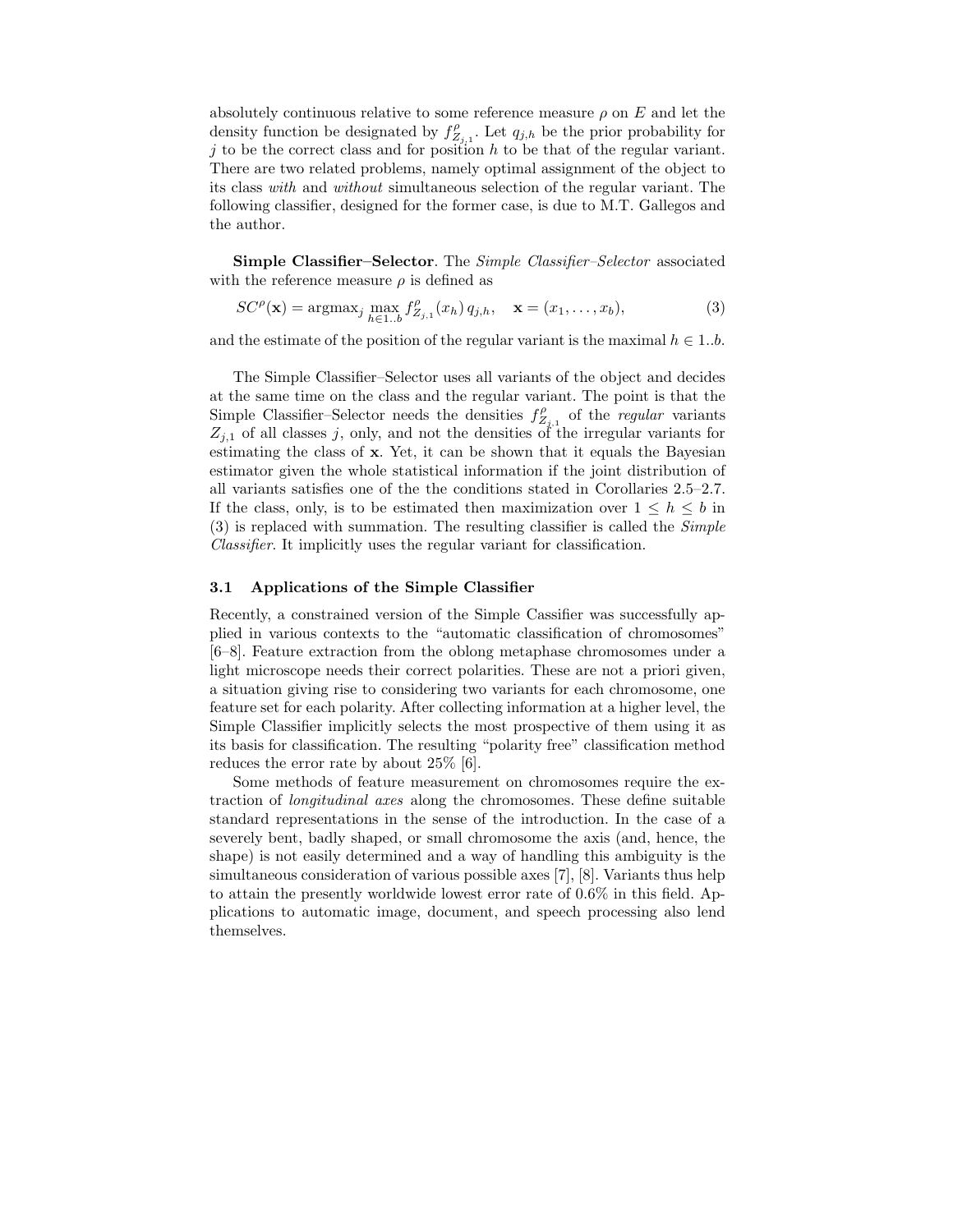# 4 Clustering with variants

Clustering differs from supervised classification in that the class conditional distributions are unknown. Like supervised classification, clustering of objects can be treated in the presence of variants as well.

#### 4.1 Explanation and Notation

Let

$$
X_1 = (X_{1,1}, \ldots, X_{1,b}), \ldots, X_m = (X_{m,1}, \ldots, X_{m,b})
$$

be m objects to be clustered in an a priori given number of classes, each object being observed by way of  $b \geq 1$  variants. A statistical model of this situation uses the following table of  $n \cdot m$  random variables  $Z_j^{(i)} = (Z_{j,1}^{(i)})$  $j^{(i)}_{j,1},\ldots,Z^{(i)}_{j,b})$  :  $\Omega \to E^b, i \in 1..m, j \in 1..n.$ 

$$
(Z_{1,1}^{(1)}, \ldots, Z_{1,b}^{(1)}), \ldots, (Z_{1,1}^{(i)}, \ldots, Z_{1,b}^{(i)}), \ldots, (Z_{1,1}^{(m)}, \ldots, Z_{1,b}^{(m)}),
$$
  
\n
$$
\vdots \qquad \vdots \qquad \vdots \qquad \vdots \qquad \vdots
$$
  
\n
$$
(Z_{j,1}^{(1)}, \ldots, Z_{j,b}^{(1)}), \ldots, (Z_{j,1}^{(i)}, \ldots, Z_{j,b}^{(i)}), \ldots, (Z_{j,1}^{(m)}, \ldots, Z_{j,b}^{(m)}),
$$
  
\n
$$
\vdots \qquad \vdots \qquad \vdots \qquad \vdots
$$
  
\n
$$
(Z_{n,1}^{(1)}, \ldots, Z_{n,b}^{(1)}), \ldots, (Z_{n,1}^{(i)}, \ldots, Z_{n,b}^{(i)}), \ldots, (Z_{n,1}^{(m)}, \ldots, Z_{n,b}^{(m)}).
$$

Each of the m joint random variables  $Z_j^{(i)}$  in the jth line represents the jth class; their distributions are equal. For all  $i \in 1..m$ ,  $Z_{j,1}^{(i)}$  represents the regular and  $Z_{j,k}^{(i)}$  the kth variant of the generic object of class  $j \in 1..n$ . Let  $L: \Omega \to (1,n)^m$  stand for an unknown assignment of the m objects to the *n* classes and let  $T_i: \Omega \to \mathcal{S}_b$  be an unknown permutation of the b variants of object  $i \in 1..m$ . We may assume that the random variables L,  $T_1, \ldots, T_m$ , and all  $Z_j^{(i)}$  are independent of each other. Variants of one object may (and will in general) be statistically dependent. Writing  $Z_{j,\pi}^{(i)}$  =  $(Z^{(i)}_{j,\pi 1}, \ldots, Z^{(i)}_{j,\pi}$  $j_{j,\pi b}^{(i)}$  for  $\pi$  in the symmetric group  $\mathcal{S}_b$ , we observe the random choice  $X_1 = Z_{L(1)}^{(1)}$  $L_{L(1),T_1}^{(1)},\ldots,X_m = Z_{L(m)}^{(m)}$  $L(m)$ ,  $T_m$  in the above table; i.e., object  $X_i$  is the entry in line  $L(i)$  and column i, randomly permuted according to  $T_i\colon\Omega\to\mathcal{S}_b.$ 

Besides the clustering, we wish to estimate the regular variant of each object. This amounts to estimating the labels  $L(i)$  and the sites  $H_i = T_i^{-1}1$ ,  $i \in 1..m$ . The case  $b = 1$  corresponds to the classical case, cf. H.H. Bock [1], [2]; here, the maximum likelihood paradigm is a popular method of estimation. One chooses a parametric model with parameter set  $\Theta$  for the classconditional distributions, a suitable reference measure  $\rho$  on E and defines the densities  $f^{\rho}(\theta, x), \ \theta \in \Theta$ ,  $x \in E$ . With the abbreviation  $X = (X_1, \ldots, X_m)$ ,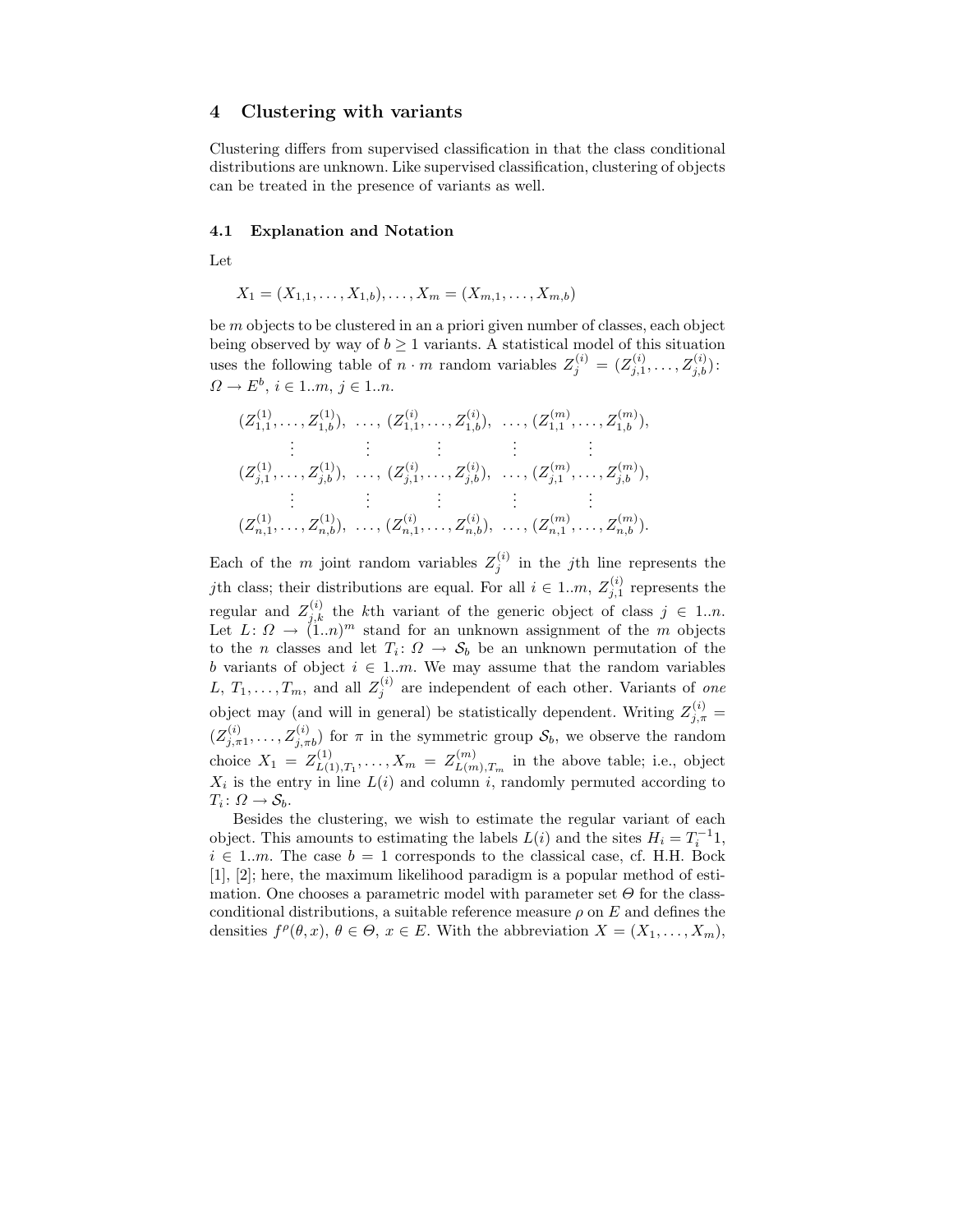the ML–estimate of  $\boldsymbol{\theta} = (\theta_1, \dots, \theta_n) \in \Theta^n$  and  $\boldsymbol{\ell} = (\ell_1, \dots, \ell_m) \in (1..n)^m$ given the observation  $\mathbf{x} = (x^{(1)}, \dots, x^{(m)}) \in E^m$  is

$$
\operatorname{argmax}_{\boldsymbol{\theta},\boldsymbol{\ell}} \frac{P^{\boldsymbol{\theta}}[X \in d\mathbf{x}/L = \boldsymbol{\ell}]}{\rho(dx^{(1)}) \dots \rho(dx^{(m)})} = \operatorname{argmax}_{\boldsymbol{\theta},\boldsymbol{\ell}} \prod_{j=1}^{n} \prod_{i:\ell_i=j} f^{\rho}(\theta_j, x^{(i)}).
$$

In the presence of variants, we propose a mixture of an ML–estimator for the distributional parameters and the cluster assignment and an MAP–estimator for the positions  $\mathbf{h} \in (1..b)^m$  of the regular variants. With the notation  $T =$  $(T_1, \ldots, T_m)$ , the relative clustering criterion is, thus,

$$
\operatorname{argmax}_{\boldsymbol{\theta}, \boldsymbol{\ell}, \mathbf{h}} \frac{P^{\boldsymbol{\theta}}[X \in d\mathbf{x}, T\mathbf{h} = 1/L = \boldsymbol{\ell}]}{\nu(d\mathbf{x}^{(1)}) \dots \nu(d\mathbf{x}^{(m)})};
$$
\n(4)

here,  $\nu$  is some reference measure on  $E^b$  and  $\mathbf{x} = (\mathbf{x}^{(1)}, \dots, \mathbf{x}^{(m)}) \in E^{mb}$ . The symbol 1 stands for the constant vector  $(1, \ldots, 1)$ .

Simple Clustering Criterion. Let us define the Simple Clustering Criterion associated with the reference measure  $\rho$  on E as

$$
\operatorname{argmax}_{\boldsymbol{\theta}, \boldsymbol{\ell}, \mathbf{h}} \prod_{j=1}^{n} \prod_{i:\ell_i=j} \left( f^{\rho}(\theta_j, x_{h_i}^{(i)}) q_{h_i}^{(i)} \right).
$$
 (5)

There is the following theorem on its optimality; the condition (6) appearing there means that the mechanism generating the irregular variants from the regular ones is class independent.

#### 4.2 Theorem

Let there be a Markov kernel K on  $E \times E^{b-1}$  such that

$$
P^{\theta}[Z_{j,\hat{1}} \in d\mathbf{y}/Z_{j,1} = x] = K(x, d\mathbf{y})\tag{6}
$$

for all  $j \in 1..n, \theta \in \Theta$ , and  $P_{Z_{j,1}}$ -a.a.  $x \in E$ . Assume that there exists a σ-finite measure  $ρ$  on E such that  $P_{Z_{j,1}}$  is absolutely continuous with respect to  $\rho$  for all j and such that the product  $\rho \otimes K$  is exchangeable on  $E^b$ . Then the Simple Clustering Criterion (5) equals the clustering criterion (4) for  $(\rho \otimes K)^{\otimes m}$ -a.a.  $\mathbf{x} \in E^{mb}$ .

Proof. Let us first compute

$$
P^{\theta}[X \in d\mathbf{x}/L = \ell, T\mathbf{h} = 1]
$$
  
=  $P^{\theta}[X_1 \in d\mathbf{x}^{(1)}, ..., X_m \in d\mathbf{x}^{(m)}/L = \ell, T\mathbf{h} = 1]$   
=  $P^{\theta}[Z_{L(1),T_1}^{(1)} \in d\mathbf{x}^{(1)}, ..., Z_{L(m),T_m}^{(m)} \in d\mathbf{x}^{(m)}/L = \ell, T\mathbf{h} = 1]$   
=  $P^{\theta}[Z_{\ell_1,T_1}^{(1)} \in d\mathbf{x}^{(1)}, ..., Z_{\ell_m,T_m}^{(m)} \in d\mathbf{x}^{(m)}/L = \ell, T\mathbf{h} = 1]$   
=  $P^{\theta}[Z_{\ell_1,T_1}^{(1)} \in d\mathbf{x}^{(1)}, ..., Z_{\ell_m,T_m}^{(m)} \in d\mathbf{x}^{(m)}/T_1h_1 = 1, ..., T_mh_m = 1]$   
=  $P^{\theta}[Z_{\ell_1,T_1}^{(1)} \in d\mathbf{x}^{(1)}/T_1h_1 = 1]... P^{\theta}[Z_{\ell_m,T_m}^{(m)} \in d\mathbf{x}^{(m)}/T_mh_m = 1].$